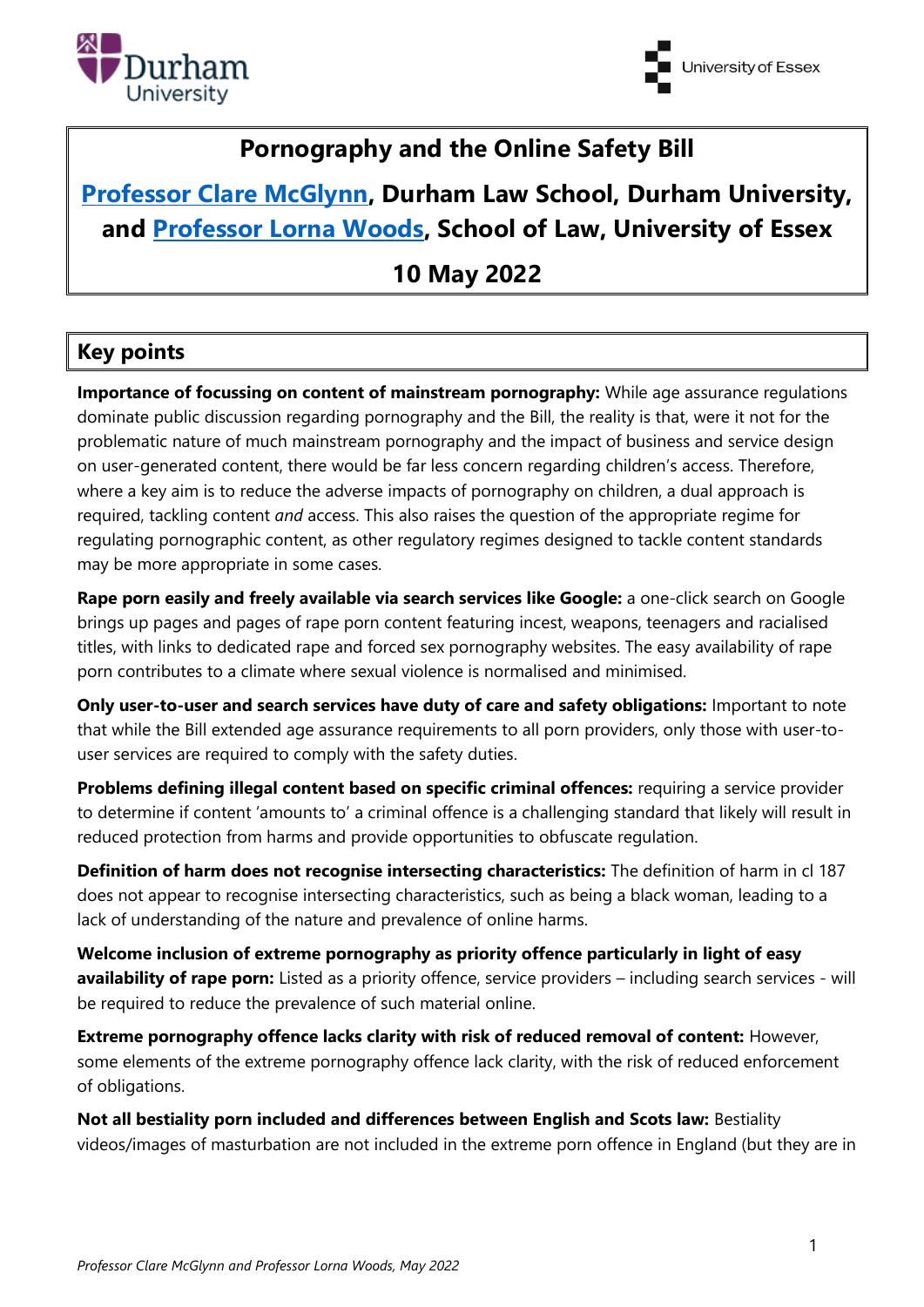



Scotland). Differences in law between UK jurisdictions could give rise to regulatory challenges and lack of enforcement of safety duties.

**Only some forms of intimate image abuse included as priority offence:** Sexual images distributed without consent are commonplace on mainstream porn services, but only those images which have been distributed with intent to cause distress are listed as priority offences. This excludes distribution for financial gain (hacking), sexual gratification, as part of 'collector culture', humour/kudos. The limited nature of the English law offence may mean less swift or effective removal of non-consensual material. The law in Scotland is broader than in England, Wales and Northern Ireland potentially leading to regulatory failures.

**Obscene publications not included as priority offence:** despite the Obscene Publications Act specifically targeting the distribution of obscene materials, it is not listed as a priority offence. Material that may be obscene but not extreme porn may including: bestiality involving masturbation, some incest porn, serious bodily injury, choking and suffocation porn.

**Deepfake porn not a priority offence:** The non-consensual distribution of deepfake porn which is increasingly prevalent and potentially devastating is not currently an offence in England, Wales and Northern Ireland and therefore not a priority offence. It might be considered harmful but legal, but little is known about this category, and it would only apply to the largest/riskiest Cat 1 companies.

**Few restrictions on user uploading of non-consensual porn:** The ease of uploading material to porn services makes non-consensual distribution of sexual images straightforward, with images/videos going viral extremely quickly. There are no requirements on user-to-user dedicated pornography services to authenticate the age or consent of those in videos/image uploaded by users. Adding friction to this process may reduce virality of some forms of non-consensual sexual material.

**Proactive regulation of porn services will be required:** Unless Ofcom proactively engages with userto-user dedicated pornography services they are unlikely to change their current practices. For example, the terms and conditions of the largest porn services bear no relation to the content available online and victims report serious difficulties getting non-consensual material removed.

## **Recommendations**

#### **Overarching recommendations**

**Priority content not tied to specific criminal offence:** Ultimately, broader definitions of priority illegal content, not tied to very specific criminal offences, would provide far greater protection against online harms.

**Expand definition of illegal content:** amend cl 52(2) which defines illegal content as that which 'amounts to' a criminal offence to either where service providers have 'reasonable grounds to believe' an offence has been committed, as in an earlier draft of the bill, or where 'content is of a type likely to constitute' an offence.

**Include Scotland and Northern Ireland offences as priority offences:** amend priority offences in Schedule 7 to include equivalent offences under Scots and Northern Irish law.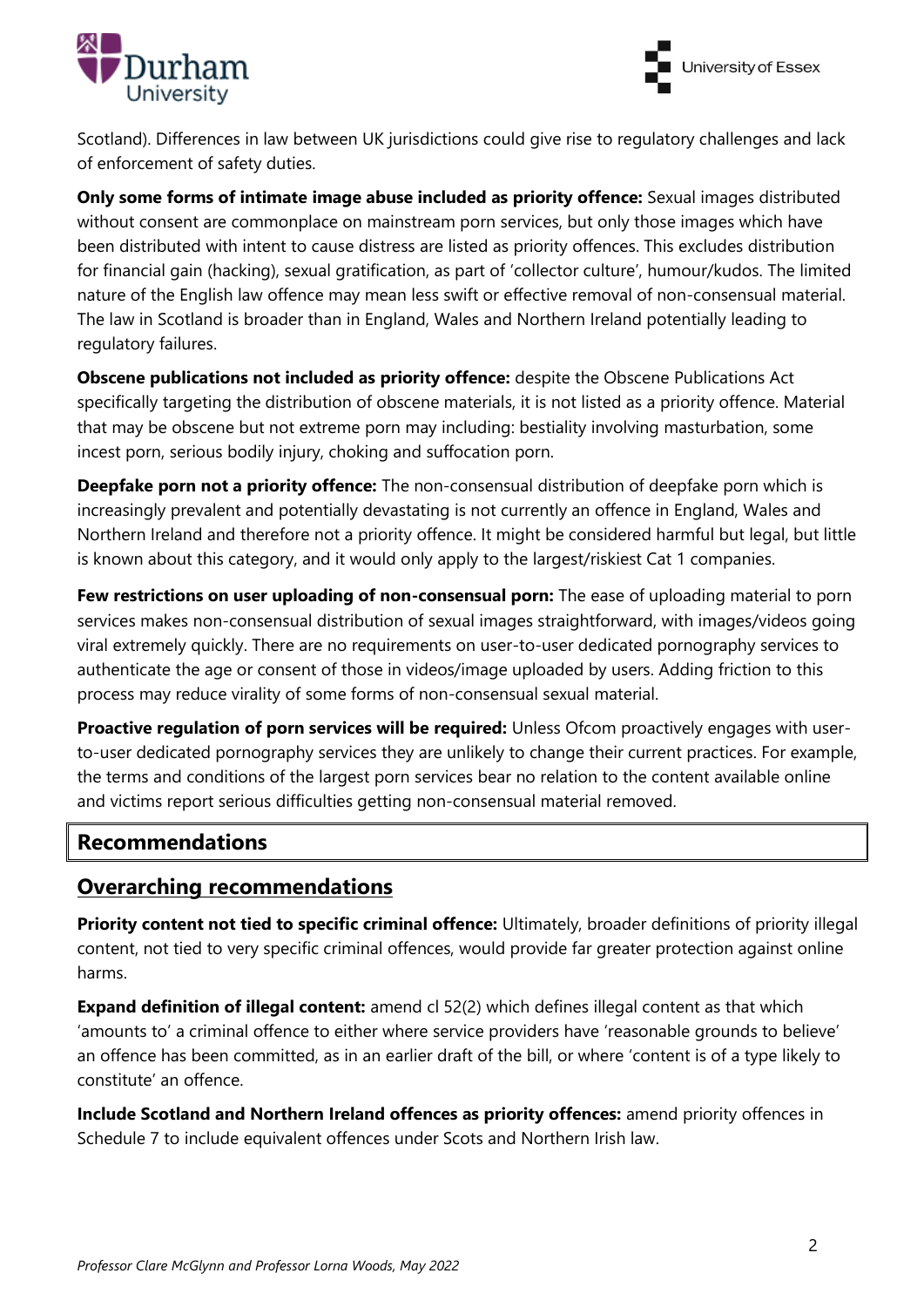



**Include in Bill schedule of harmful but lawful content:** Amend Bill to include Schedule of content harmful but lawful to adults and include deepfake/altered porn as a priority content harmful to adults and to children.

**Mandatory Code of Practice regarding online violence against women and girls:** amend the Bill to obligate Ofcom to adopt a code of practice regarding online violence against women and girls to ensure, better understanding of nature and harms of abuse, including intimate image abuse, and to identify best practice in relation to complaints, swift removal of material and transparency reporting.

**Revise harm definition to include intersecting characteristics:** the definition of harm needs to be revised to ensure account can be taken of intersecting characteristics such as those specified in the Equality Act 2010.

## **Pornography specific recommendations**

**Verification of age/consent of uploaders:** require user-to-user dedicated porn companies to verify the age/consent of all those in pornographic videos/images uploaded to their services

**Amend definition of illegal content:** amend cl 52 so that rather than requiring content to 'amount to' the relevant criminal offences, the definition should refer to 'content of a type likely to constitute ' such an offence or content where 'there are reasonable grounds to believe ' it might constitute such an offence.

**Deepfake porn included as priority harmful content:** include non-consensual distribution of deepfakes/altered sexual images as a priority harm in a schedule listing content harmful to adults and schedule of primary priority content harmful to children.

**Obscene Publications Act:** add to list of priority offences in Schedule 7.

**Content harmful to adults list:** produce list of content harmful to adults, to include distribution of deepfake porn, all forms of non-consensual porn not criminalized and incest porn not falling within obscenity laws.

**Harmonise age assurance/verification requirements:** make the requirements and obligations regarding children's access in cl 68(2) regarding provider porn and cl 31(2) the same to ease enforcement.

## **Criminal law amendments to provide greater regulation of porn services:**

**Deepfake porn/altered images - amend criminal law to include distribution of deepfakes:** amend section 33 to include altered images, as is already the law in Scotland.

**Criminalise false representations of consent when uploading:** introduce new offence criminalising the individual user who makes false representations of consent when uploading to porn websites.

**Amend law on intimate image abuse:** Government to commit to reviewing the law on intimate image abuse following publication of Law Commission report and to swift new legislation providing a comprehensive, straightforward law, with Schedule 7 being urgently amended to include new offences.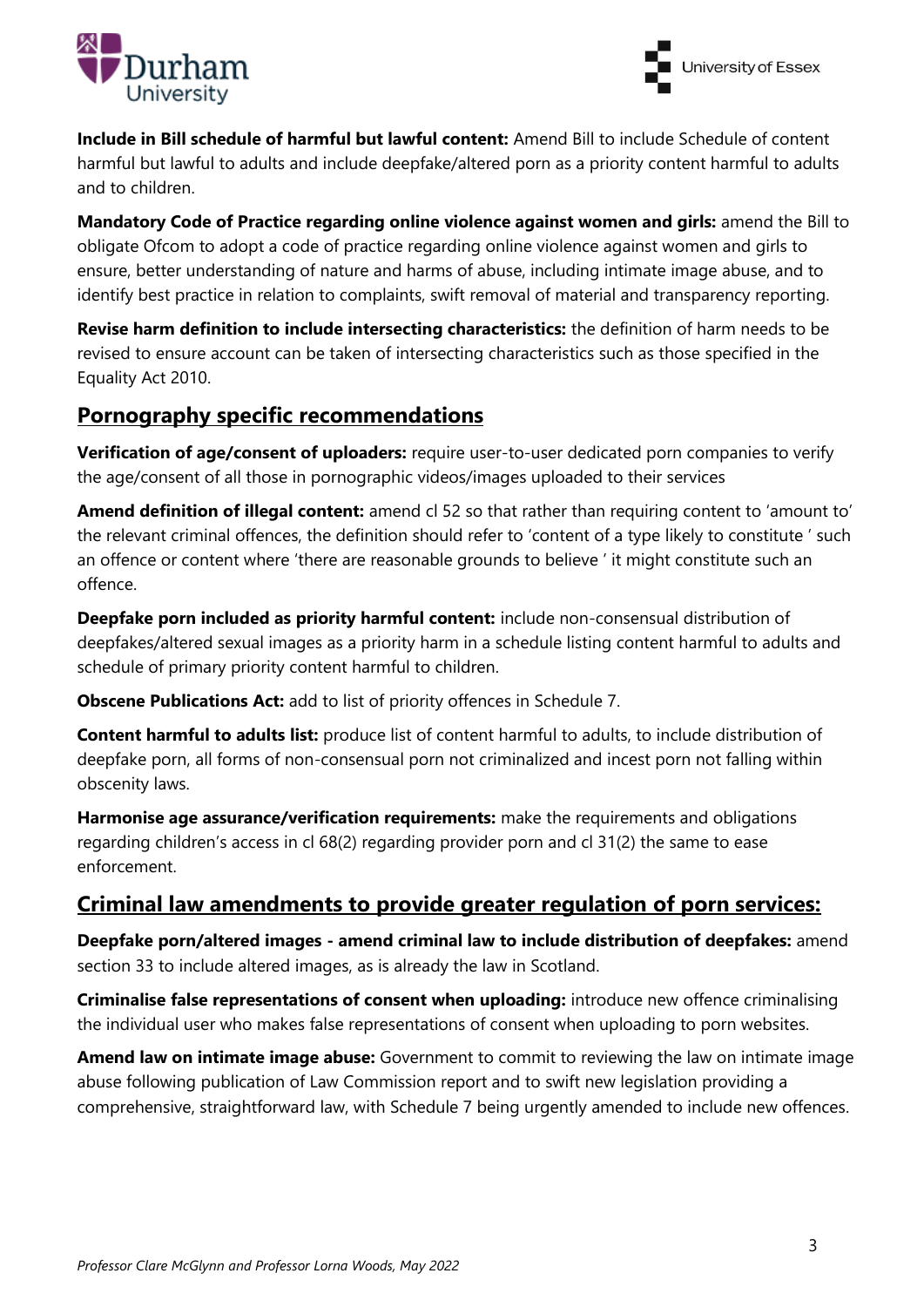

## **Case studies: Pornography content and access in the Online Safety Bill**

We provide below some initial suggestions as to how the Online Safety Bill might affect access to, and the content of, pornography on current services. This analysis is *preliminary* as there are many areas of the Bill that are not clear, not yet substantiated in terms of detail or there is a lack of specificity as to how provisions will operate in practice.

## **Google: search service with porn easily accessible**

Google is an example of a search service covered by the Bill (cl 2) and which could be affected to a considerable extent by the obligations in the Bill.

*Availability of pornography:* Pornography, including extreme pornography, is easily accessible via the most basic, one-click search on google. This includes the easy search for and return of extreme pornography, other illegal porn and incest porn. The easy availability of rape pornography via one-click on Google provides a clear example of how easy it is to access material that is unlawful to possess or distribute, and which plays a significant role in normalizing and minimizing sexual violence.

*Children's access:* As the service is a search service and not a provider of porn, it is not affected by the Part 5 children's access obligations.

*Children's duties of care***:** Google is a service likely to be classed as 'likely to be accessed by children' and therefore child safety duties apply. These require a search service to minimise the risk of children in age groups judged to be at risk of harm from encountering search content that is harmful (including pornography which is priority content). However, the obligation is to 'minimise' risks and harms and may be satisfied by means such as parental controls.

#### *Other duties of care:*

**(a) risk assessment:** Google will be required to undertake a risk assessment including identifying the level of risk of encountering priority illegal content, such as extreme porn, as well as identifying the nature and severity of harm that might be suffered. There is a very high level of risk of encountering extreme porn (and other illegal porn) through search on Google, and the harm is considerable (hence why the possession of this material is a criminal offence).

**(b) safety duties:** The safety duties require search services to minimise the risk of individuals encountering priority illegal content and other illegal content of which it has been made aware. It must also make publicly available statements how individuals are to be protected from illegal content. In terms of priority offences, this will principally mean ensuring no extreme porn on the service, as well as any private, sexual material distributed without consent and with intent to cause distress. There are no obligations with regard content that is harmful to adults.

*Change following the Bill:* The duty of care applying to priority offences, such as extreme pornography including rape porn, should make a considerable difference to searches on Google. Google will be obliged to *minimize* the risk of encountering this material which at present is astonishingly easy to access. This will require considerable steps to alter search services compared to current practice.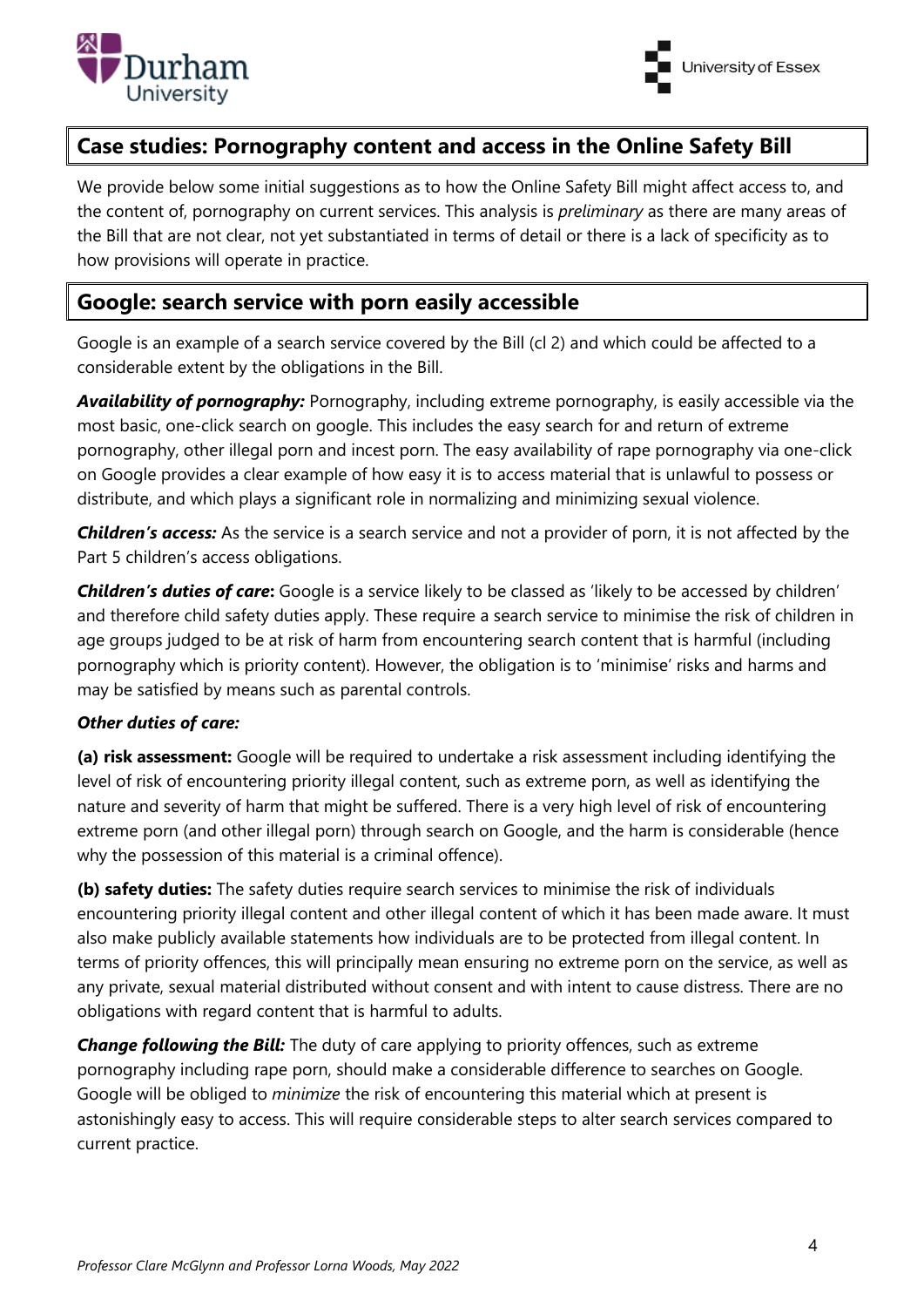



#### **Pornhub and similar large, mainstream, commercial porn services**

These are services dedicated to distributing pornography and include user-generated content as well as service provider content. The services are free and easily accessible.

*Availability of pornography:* Evidence suggests there is a considerable amount of sexually violent and unlawful material (intimate image abuse videos/images) on these sites, as well as deepfake/altered videos, despite terms and conditions, and public statements, suggesting otherwise.

*Children's access:* In relation to provider porn (as opposed to porn uploaded by users), they will be subject to the duty to restrict access to children (through child safety duties in cl 68(2)), though note the ease of evading restrictions through VPNs and similar. As regards user-generated content, service providers would either have to ensure that children cannot access the service (cl 31(2)) or comply with the children's safety duty.

**Other duties of care:** These will apply to user porn, but not porn provided by the porn service. There are separate duties depending on the type of content. The illegal content safety duty includes obligations to proactively ensure users do not encounter content amounting to priority offences, including extreme pornography and some forms of intimate image abuse material. In relation to other illegal material, for example obscene publications, there are reduced obligations, including having a system remove such content swiftly when notified. Services could be more proactive in removing such content: the Bill envisages the possibility of "proactive technologies" (including content moderation technology, user-profiling technology and behaviour identification technology) in relation to illegal content. It is unclear, however, what level of action will be expected in relation to the different types of illegal content. For content harmful to adults, the obligations on service providers only apply to priority content and that is limited to telling users how such content would be treated by the provider and giving users tools to curate their own experience. This set of obligations only apply to a limited number of service providers: those large and risky (Cat 1).

#### *Change following the Bill:*

**(a) content:** While new illegal content duties could impact on the content available, there are unlikely to be any significant changes regarding content unless there is proactive investigation and challenge from Ofcom, due to these services currently failing to comply with their own terms of service and obfuscating attempts to remove unlawful content. The obligations regarding content that is deemed harmful to adults is very weak; it is unclear as yet which companies would have obligations as regards this category of content in any event.

**(b) access:** While age assurance will need to be formally introduced, it is unclear whether the obligations in clauses 68(2) affecting provider porn, and 31(2) on user porn, will require the same standards of age assurance as each other, and whether these will amount to more stringent requirements than current industry practice. There is no automatic linking of the two provisions, leaving the possibility that a service which complies with cl 68(2) does not satisfy cl 31(2) and therefore would still have to engage with the children's safety duties (or vice versa). If there is no tightening of standards, the ease of circumventing such restrictions, especially by older children, will mean young people continue to access pornography from the mainstream commercial sites.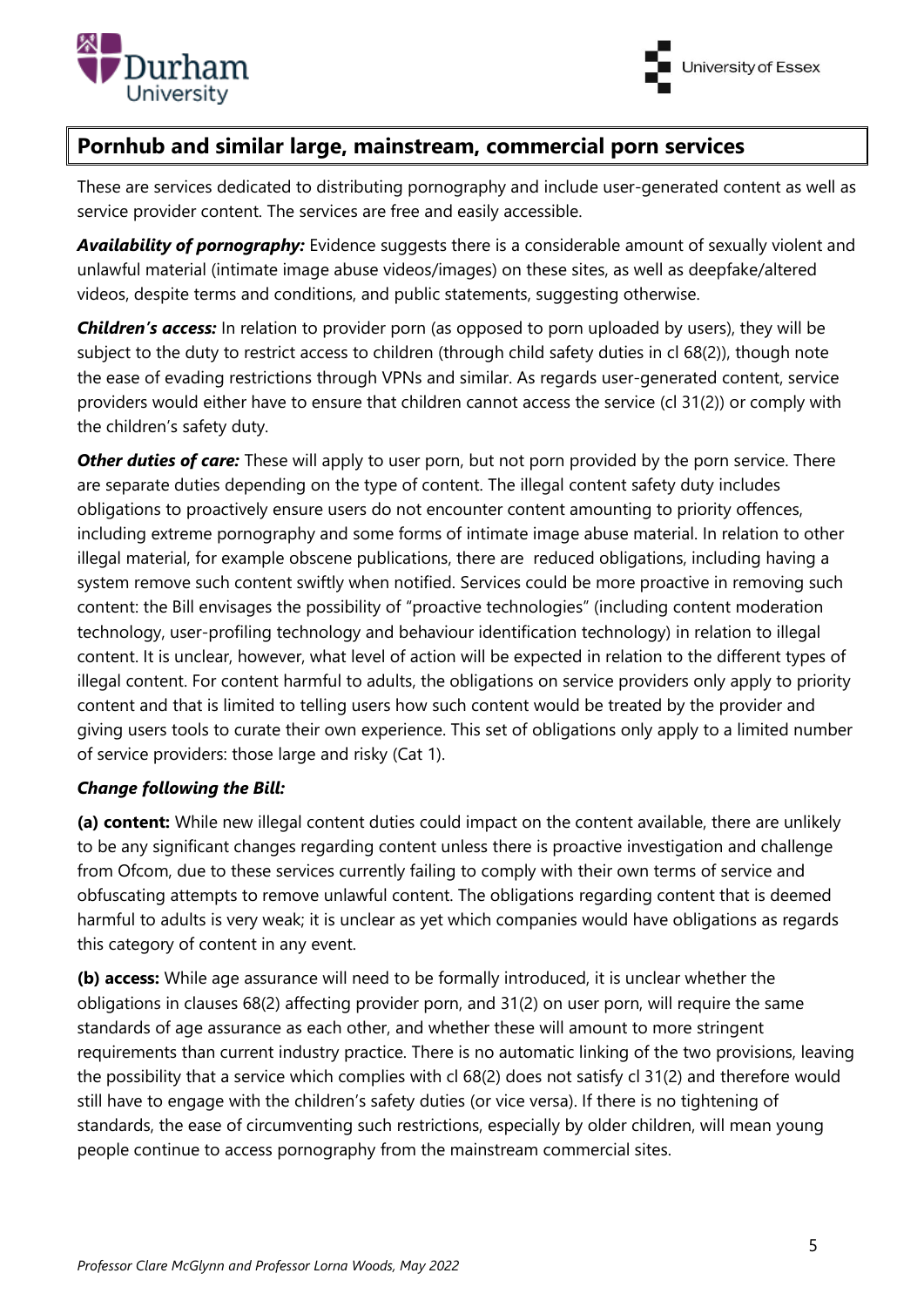



## **Twitter: user to user service with porn content, likely accessed by children**

Twitter is an example of a user-to-user service where user-generated pornography can be easily accessed and is likely to be a Category 1 service.

*Availability of pornography:* Pornography is easily accessible on Twitter.

*Children's access:* As Twitter only displays user-generated porn, the access restrictions in Part 5 of the Bill do not apply. Platforms providing user porn only, such as Twitter, will be subject to the general children's safety duties as they are likely to be accessed by children (unless they put in place measures to ensure that children do not access the service (cl 31(2)).

*Children's duties of care***:** As the Government has indicated that all pornography will be classed as 'priority content' regarding children, this would require Twitter to protect children in age groups judged to be at risk of harm from encountering this content, for example by using age assurance mechanisms.

**Other duties of care:** This will principally mean ensuring no extreme porn on the service. More challenging will be obligations to ensure that some forms of non-consensual sexual material listed as priority offences are not encountered through the service, and to take down that content swiftly on becoming aware of it. In relation to other illegal pornography, such as obscene materials, there are reduced obligations, such as having a system to remove such content when notified, as described above regarding Pornhub. The obligations in relation to content that is harmful to adults are weak, though the service providers should apply their terms of service consistently and provide user empowerment tools.

*Change following the Bill:* As pornography is likely to be classed as 'priority content' regarding children, this would require Twitter to protect children in age groups judged to be at risk of harm from encountering this content, for example by using age assurance mechanisms. It is unclear exactly what will be required to meet this obligation. As some forms of intimate image abuse material are classes as priority offences, measures ensuring such content is not encountered will be required, with swift takedown.

#### **OnlyFans: user-to-user service with porn content**

OnlyFans is an example of a user-to-user service displaying pornography. The extent of its obligations will depend on whether it is classed as a service 'likely to be accessed by children'. While the service is aimed at over 18s, recent investigations have shown how easy it has been for children to establish accounts.<sup>1</sup>

*Availability of pornography:* Pornography is easily accessible on OnlyFans.

*Children's access and children's duties of care:* There is a two-fold test for 'likely to be accessed by children': (a) could the service be accessed by a child (satisfied if, for example, age assurance measures are weak and ineffective); and (b) there 'a significant number' of children so accessing. It is not clear what the threshold is for 'significant' numbers accessing. It seems likely, therefore, that OnlyFans will need to ensure robust age assurance measures to ensure children are not accessing the service.

**Other duties of care:** The approach to extreme porn is the same as for Twitter. There may be challenges where there is pornographic material on the boundaries of extreme pornography, obscene